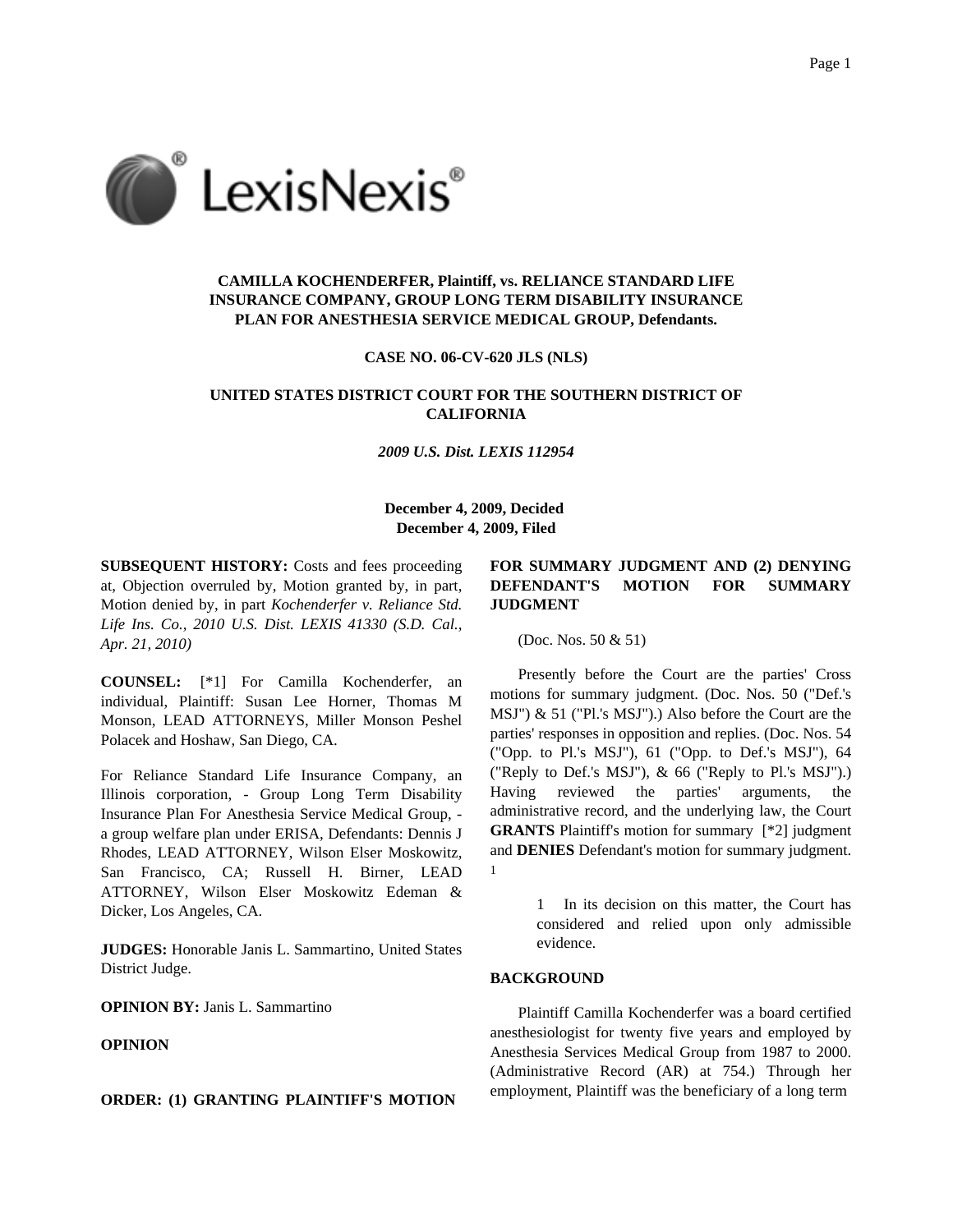disability policy insured by Defendant. *(Id.* at 582-608.) She brings this case pursuant to the Employee Retirement Income Security Act of 1974 (ERISA), *29 U.S.C. § 1001, et seq,* alleging that Defendant is not paying her the disability benefits to which she is entitled. *(See, e.g.,* First Amended Complaint PP 1, 168.)

Plaintiff's policy provided benefits where she "(1) is Totally Disabled as the result of a Sickness or Injury covered by [the] Policy; (2) is under the regular care of a Physician; (3) has completed the Elimination Period; and (4) submits satisfactory proof of Total Disability." *(Id.* at 597.) For the first thirty six months of disability the policy applied the "own occupation" standard, defining "Totally Disabled" as unable to "perform the material [\*3] duties of his/her regular occupation." *(Id.* at 589.) Subsequently, the analysis shifted to an "any occupation" standard, where the insured was totally disabled if she could not "perform the material duties of any occupation" "that [her] education, training or experience will reasonably allow." *(Id.)*

Plaintiff suffers from degenerative arthritis in both hips. *(See, e.g., id.* at 1163.) In November of 2000 Plaintiff had hip replacement surgery on her left hip. 2 *(Id.* at 751.) She filed for disability benefits following her surgery, which were awarded for the period of January 29, 2001 to May 4, 2001. *(Id.* at 634-35.) Defendant then decided that Plaintiff was not totally disabled. *(Id.* at 629-31.) It informed her of that decision on January 18, 2002. *(Id.)* Plaintiff appealed, providing additional documentary information which she believed bore on her ability to perform "the material duties of [her] regular occupation." *(Id.* at 568-74.) Defendant submitted these documents to Dr. Harold Markowitz, an orthopedic surgeon, for a "peer review." (AR at 948-72.) Dr. Markowitz concluded that Plaintiff was totally disabled under the "own occupation" standard. *(Id.* at 958.) Simultaneously, Defendant [\*4] requested that Plaintiff submit to an "independent medical examination" (IME). *(Id.* at 547.) Plaintiff refused, offering several reasons, such as that the IME should have been conducted prior to the initial denial, and that her claim was closed. *(Id.* at 521-22.) Nonetheless, Plaintiff's benefits were reinstated on October 23, 2002. *(Id.* at 511.)

> 2 As of the ultimate denial of disability benefits, Plaintiff's right hip had not been replaced and remained severely arthritic.

In 2004, Plaintiff exited the "own occupation"

disability period and entered the "any occupation" period. Defendant "invited Plaintiff to submit any medical or vocational information and included a Disability Review Questionnaire for her to complete." (Def.'s MSJ at 8 (citing AR at 476-79).) Plaintiff completed and submitted the questionnaire. Her answers set forth her day-to-day activities and generally reflected her belief she could not perform any occupation given her physical limitations. (AR at 831-41.)

While Plaintiff was gathering additional documentary information, Defendant used her medical records to perform a residual employability analysis to identify "occupations suitable for Plaintiff based on her physical [\*5] limitations, education and work history." (Def's MSJ at 11.) First, a nurse, Barbara Finnegan, performed a "Medical/Vocational Review" of Plaintiff's medical records to determine Plaintiff's restrictions and limitations. (AR at 1135.) She concluded, based on the records provided, that Plaintiff would be capable of full time sedentary work where she had the ability to change position. *(Id.)* Next, this report was given to Jody Barach in order to create a "Transferrable Skills Analysis" report. *(Id.* at 1130-34.) Based solely on Ms. Finnegan's review, this report lists Plaintiff's education, training, and work history, states six "Transferrable Skills and Abilities," and finally offers "a representative list of (five) occupations that the claimant can perform based on her transferable skills and in consideration of her education, vocational experiences and medical limitations." *(Id.)* The occupations listed are classified as "Sedentary," because they require "Exerting up to 10 pounds of force occasionally and/or a negligible amount of force frequently to lift, carry, push, pull, or otherwise move objects, including the human body. Sedentary work involves sitting most of the time, but may [\*6] involve walking or standing for brief periods of time. Jobs are sedentary if walking and standing are required only occasionally and all other sedentary criteria are met." 3 *(Id.* at 1131)

> 3 According to Dr. Thrush, "The U.S. Department of Labor defines 'occasional' in terms of a work day; performing a particular activity or function up to 2-3 hours over the course of one work day." (AR at 829.)

Plaintiff subsequently submitted additional documents, including four of particular note. The first was a report of an examination by Dr. Richard Santore,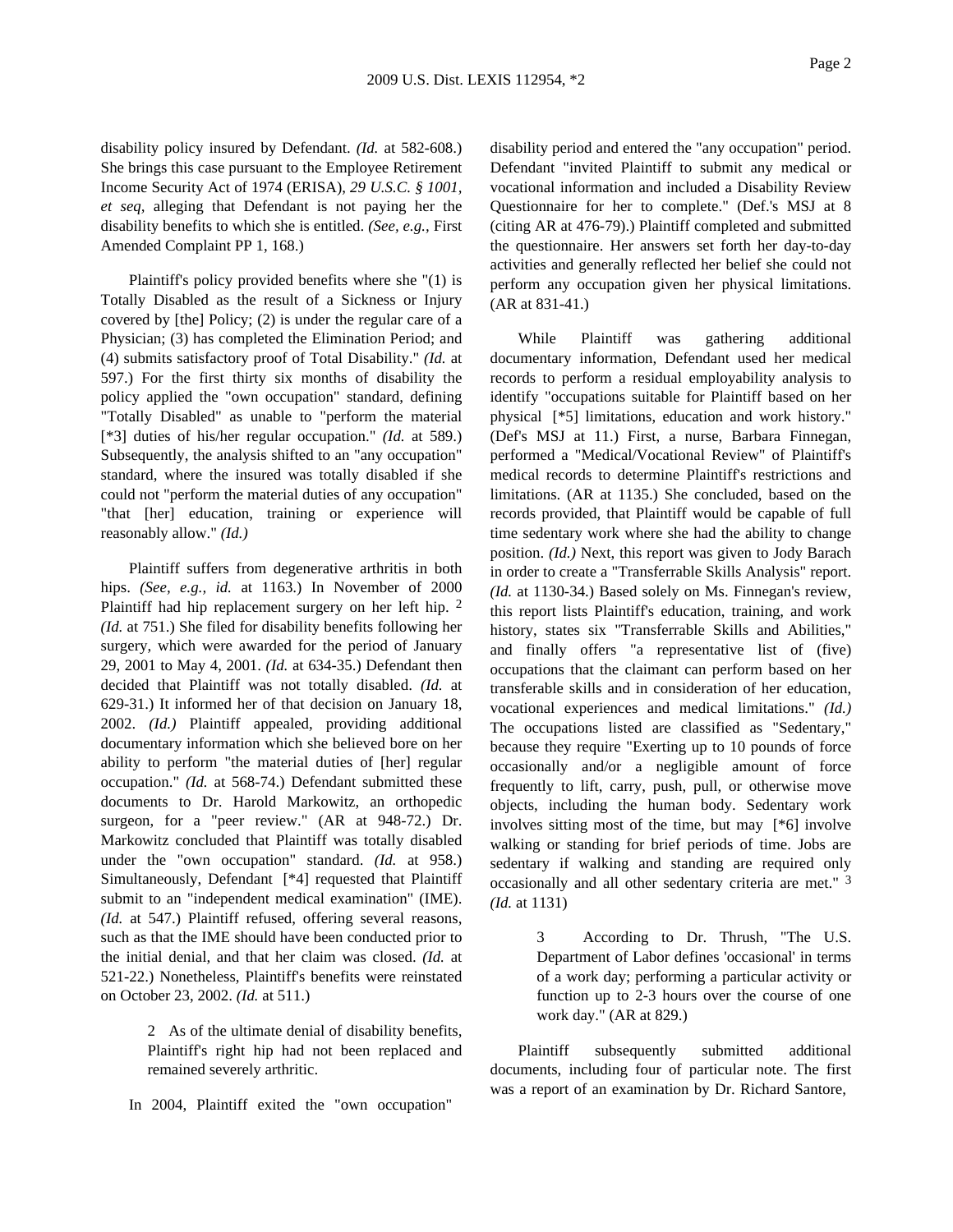the doctor responsible for her hip replacement and follow-up care. *(Id.* at 914.) Dr. Santore noted that Plaintiff was "having pain at rest" and "having difficulty sleeping at night." *(Id.)* He also stated that "[s]he was active quite a bit out of town trying to take care of her mother with advancing stages of dementia in the Midwest." *(Id.)* Regarding recent x-rays, the doctor reported "no evidence of an accelerated arthritic process" but reiterated that Plaintiff "has unequivocal arthritis secondary to displasia manifested by subluxation and narrowed joint space." *(Id.)* He concluded:

> There is no question that she will require a total hip replacement [\*7] in the not too distant future. Given the relative stability, however, I am not recommending this at this time unless she were to insist upon it. She clearly has a disability which limits her to theoretical occupations that would include light work or semi-sedentary work only. Even working in an outpatient anesthesia environment would be too taxing for the hip. Executive type work could potentially be contemplated, as long as periods of standing and sitting could be modulated at her discretion.

### *(Id.)*

Plaintiff's second notable document was a vocational assessment by Roger Thrush, Ph.D. *(Id.* at 825-30.) Dr. Thrush's report discusses Plaintiff's restrictions and concludes that "Due to her functional limitations, Dr. Kochenderfer absolutely could not carry out the material duties of *any* fulltime sedentary occupations and is certainly unable to perform the full range of sedentary work which requires the ability to sit for prolonged periods of time throughout the day." *(Id.* at 826-27, 829 (emphasis in original).)

Third, Plaintiff submitted the results of a "functional capacity evaluation." *(Id.* at 332-37.) The evaluation occurred over the course of two days and lasted three hours on each day. [\*8] *(Id.* at 333.) Plaintiff was able to complete all of the tasks required of her for the evaluation. *(Id.* at 336.) However, the report noted that Plaintiff began the testing reporting a pain level of "2/10," but by the end of the second day her pain had risen to a reported "7/10." *(Id.* at 336.) Plaintiff also felt the need to subsequently take a Vicodin and spend the

next day in bed. *(Id.)* Based on her substantial pain, the report concluded that Plaintiff "does not currently have the capacity to work on either a part or full time basis." *(Id.* at 337.)

The final document was a report by Dr. Santore from a February 17, 2004 examination. *(Id.* at 915.) It notes Plaintiff's "considerably greater difficulty walking," "more pronounced limp on the right side," and significant tendonitis of the right shoulder. *(Id.)* Further, Dr. Santore states that his "comments of January 20th were overly optimistic" and that Plaintiff's condition would limit her to jobs where she "could work from home or travel into an office at [her] discretion, could read reports and make decisions in a comfortable sitting and/or lying position, could occasionally travel to visit work sites, but could not stand or sit for prolonged [\*9] uninterrupted periods of time." *(Id.)* He also notes his agreement with Dr. Thrush's conclusions and his own lack of "understanding of the legal implications of words that are used in medical reports." *(Id.)*

On March 12, 2004, Defendant informed Plaintiff that it was terminating her benefits based on non-disability. *(Id.* at 418-20.) Plaintiff appealed this decision, submitting more than 350 pages of additional records and information. As part of its consideration of this appeal, Defendant sent Plaintiff's records to Dr. William Hauptman for review. *(Id.* at 898-908.) Dr. Hauptman concluded that the medical records suggested that Plaintiff was capable of full time sedentary employment. *(Id.* at 907.) He also recommended that Plaintiff undergo an IME. Plaintiff, however, again refused. (Def's MSJ at 14-16.) Defendant also engaged a company to perform surveillance on Plaintiff. *(Id.* at 13-14.)

During the course of the appeal, Plaintiff continued to submit further documentation to Defendant, including statements by Dr. Santore and Dr. Thrush criticizing Dr. Hauptman's analysis and conclusions. (AR at 316-24.) Dr. Hauptman reviewed these further submissions, but his opinion remained unchanged. [\*10] *(Id.* at 897.)

On March 7, 2005, Defendant denied Plaintiff's appeal, stating that Plaintiff had failed to meet her burden of proof. *(Id.* at 2.) This suit was filed on March 21, 2006.

### **LEGAL STANDARD**

Summary judgment motions allow courts to identify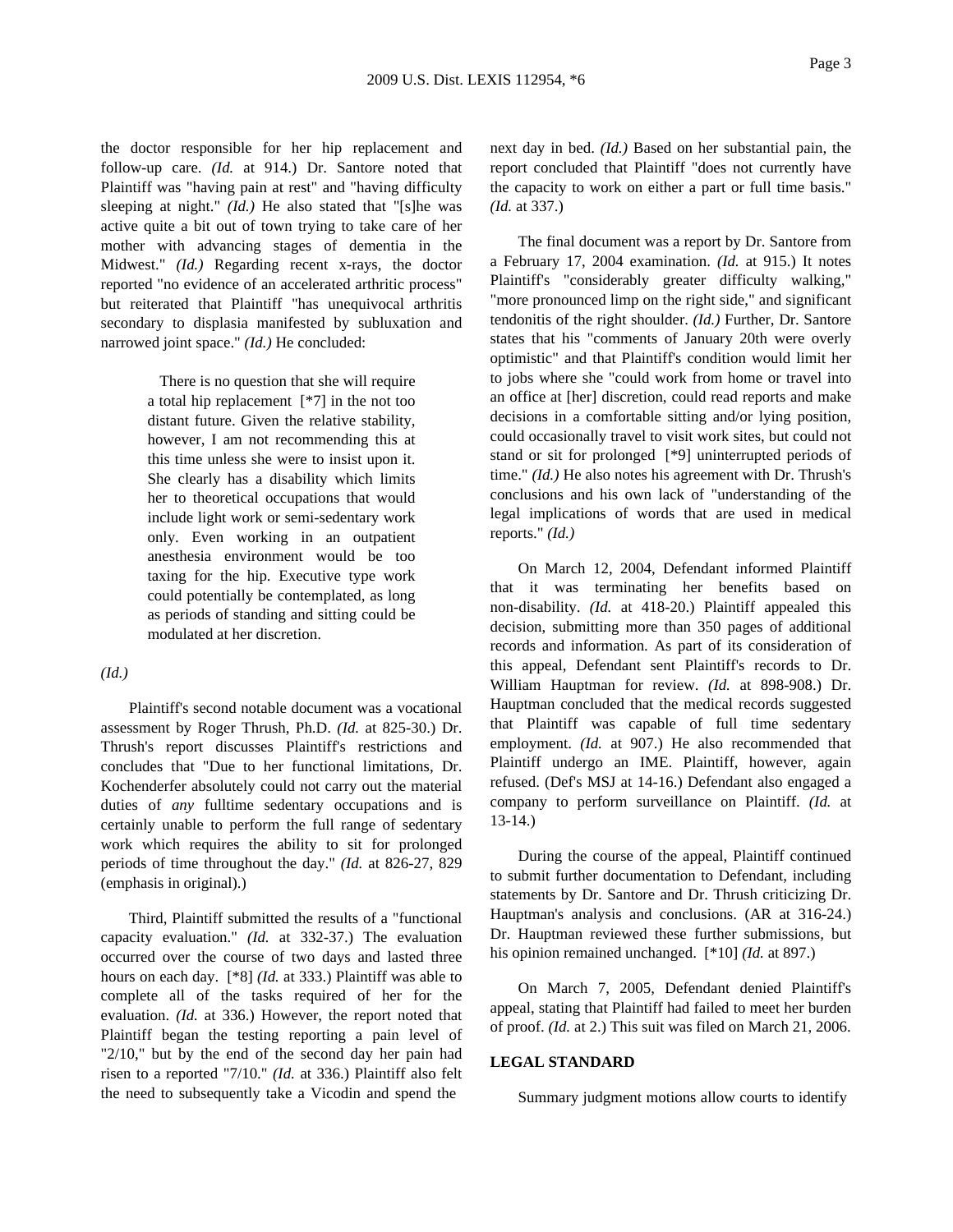and dispose of factually unsupported claims. *Celotex Corp. v. Catrett, 477 U.S. 317, 323-24, 106 S. Ct. 2548, 91 L. Ed. 2d 265 (1986)*. Generally, such a motion may be granted when the "pleadings, depositions, answers to interrogatories, and admissions on file, together with the affidavits, if any, show that there is no genuine issue as to any material fact and that the moving party is entitled to judgment as a matter of law." *Fed. R. Civ. P. 56(c)*.

In ERISA cases, however, the summary judgment analysis proceeds in a slightly different manner. In reviewing these motions the Court must determine the appropriate standard of review, either de novo or deferential. This determination "should be 'guided by principles of trust law.'" *Metro. Life Ins. Co. v. Glenn, 554 U.S. 105, 128 S. Ct. 2343, 2347, 171 L. Ed. 2d 299 (2008)* (quoting *Firestone Tire & Rubber Co. v. Bruch, 489 U.S. 101, 111-13, 109 S. Ct. 948, 103 L. Ed. 2d 80 (1989))*. That is, the Court "should analogize a plan administrator to the trustee of a common-law trust; and it [\*11] should consider a benefit determination to be a fiduciary act (i.e., an act in which the administrator owes a special duty of loyalty to the plan beneficiaries)." *Id.* According to the Supreme Court, "[p]rinciples of trust law require courts to review a denial of plan benefits 'under a de novo standard' unless the plan provides to the contrary." *Id. at 2348* (citing *Firestone, 489 U.S. at 115*). However, if the plan grants the administrator discretion in determining eligibility, "'[t]rust principles make a deferential standard of review appropriate.'" *Id.* (citing *Firestone 489 U.S. at 111*).

"[W]here the abuse of discretion standard applies in an ERISA benefits denial case, 'a motion for summary judgment is merely the conduit to bring the legal question before the district court and the usual tests of summary judgment, such as whether a genuine dispute of material fact exists, do not apply.'" *Nolan v. Heald Coll., 551 F.3d 1148, 1154 (9th Cir. 2009)* (quoting *Bendixen v. Standard Ins. Co., 185 F.3d 939, 942 (9th Cir. 1999))*. "An ERISA administrator abuses its discretion only if it (1) renders a decision without explanation, (2) construes provisions of the plan in a way that conflicts with [\*12] the plain language of the plan, or (3) relies on clearly erroneous findings of fact." *Boyd v. Bert Bell/Pete Rozelle NFL Players Retirement Plan, 410 F.3d 1173, 1178 (9th Cir. 2005)* (citing *Bendixen, 185 F.3d at 944*). "A finding is 'clearly erroneous' when although there is evidence to support it, the reviewing [body] on the entire evidence is left with the definite and firm conviction that

a mistake has been committed." *Id.* (quoting *Concrete Pipe and Prods. of Cal., Inc. v. Constr. Laborers Pension Trust for S. Cal., 508 U.S. 602, 622, 113 S. Ct. 2264, 124 L. Ed. 2d 539 (1993))*. Courts should "uphold the decision of an ERISA plan administrator 'if it is based upon a reasonable interpretation of the plan's terms and was made in good faith.'" *Id.* (quoting *Estate of Shockley v. Alyeska Pipeline Serv. Co., 130 F.3d 403, 405 (9th Cir.1997))*.

Where deferential review is appropriate, if the administrator "is operating under a conflict of interest, that conflict must be weighed as a factor in determining whether there is an abuse of discretion." *Glenn, 128 S. Ct. at 2357* (quoting *Firestone, 489 U.S. at 115*) (internal quotation marks omitted). The Ninth Circuit has made clear that this weighing process is mandatory. *Nolan, 551 F.3d at 1154*. [\*13] In evaluating a conflict, the Court may consider evidence outside of the administrative record. *See id. at 1150*. If the Plaintiff submits such evidence and raises the question of a conflict of interest, the Court must "apply the traditional rules of summary judgment" to the conflict analysis. *Id.* If there is a genuine dispute of material fact with regard to the issue of bias, the Court may not weigh that evidence to determine the question of bias. *Id. at 1154*. A Court may resolve such issues through an evidentiary hearing or a bench trial. *Id.*

### **ANALYSIS**

## **I. Whether The Plan Afforded Defendant "Discretion"**

The Court's first task is to determine the proper standard of review. It does so by examining Plaintiff's policy for language granting Defendant discretion in its claim determination. *Glenn, 128 S. Ct. at 2348*. The policy states: "The claims review fiduciary has the discretionary authority to interpret the Plan and the insurance policy and to determine eligibility for benefits. . . . We shall serve as the claims review fiduciary with respect to the insurance policy and Plan." (AR at 593.)

The Court finds this language sufficient to confer discretion. The phrasing is explicit in detailing [\*14] Defendant's "discretionary authority" and fiduciary role in claim determination. *(Id.)* Other courts, confronting similar discretionary clauses in an ERISA policy, have also found it adequate. *See, e.g., Shemano-Krupp v. Mutual of Omaha Ins. Co., 2006 U.S. Dist. LEXIS 84352,*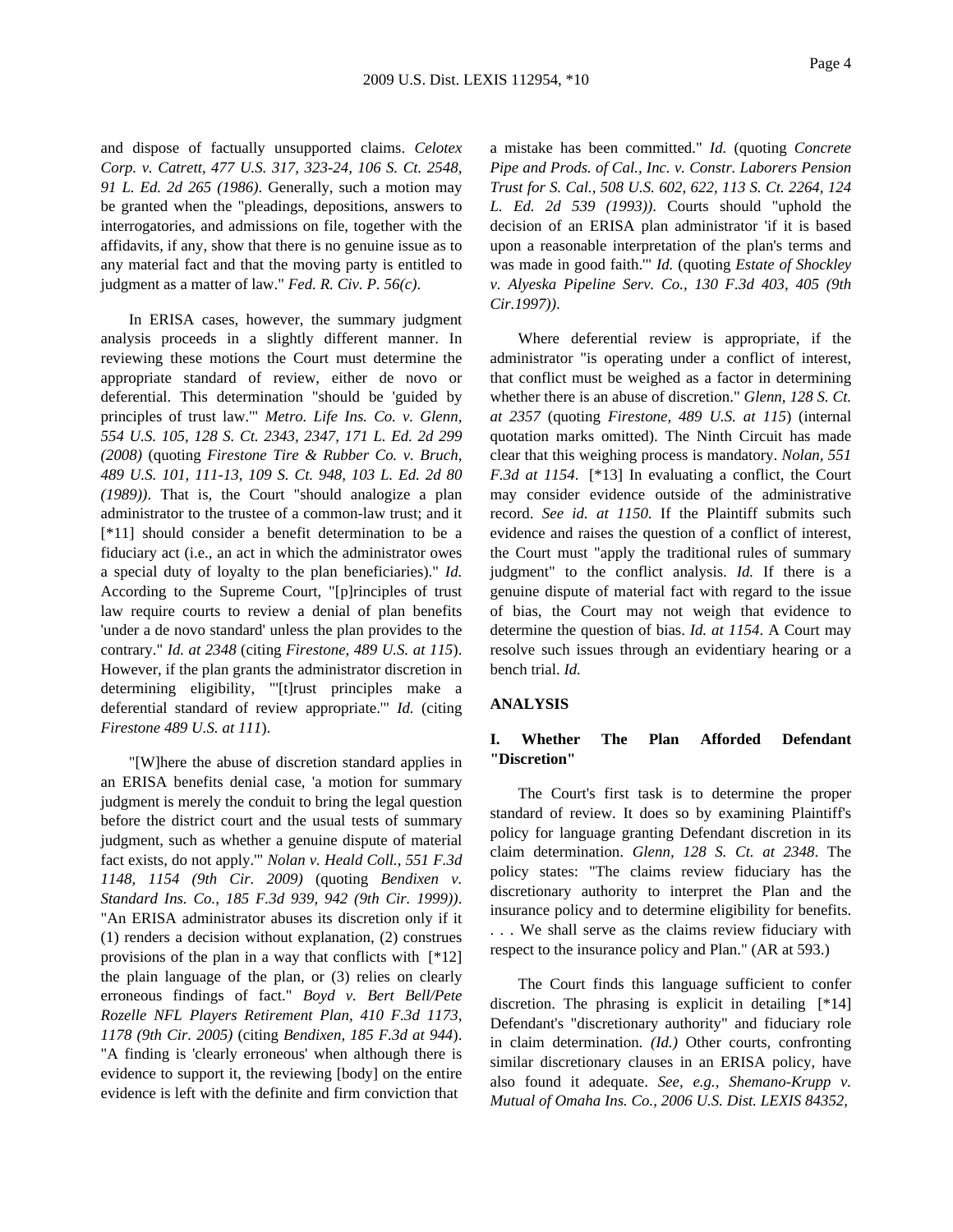*2006 WL 3365595, at \*6 (N.D. Cal. 2006)*; *Denmark v. Liberty Life Assurance Co. of Boston, 566 F.3d 1, 9 (1st Cir. 2009)* (citing *Denmark v. Liberty Life Assurance Co. of Boston, 481 F.3d 16, 29 (1st Cir. 2007))*; *Walke v. Group Long Term Disability Ins., 256 F.3d 835, 839 (8th Cir. 2001)*. Therefore, the Court applies a deferential standard of review. *Glenn, 128 S. Ct. at 2348* (quoting *Firestone, 489 U.S. at 111*).

### **II. Conflict of Interest**

Next, because Plaintiff has raised the issue, the Court must determine whether Defendant was operating under a conflict of interest. *Id.* As previously stated, in cases of deferential review if the administrator "is operating under a conflict of interest, that conflict must be weighed as a factor in determining whether there is an abuse of discretion." *Glenn, 128 S. Ct. at 2348* (quoting *Firestone, 489 U.S. at 115*) (internal quotation marks omitted).

> The level of skepticism with which a court views a conflicted administrator's [\*15] decision may be low if a structural conflict of interest 4 is unaccompanied, for example, by any evidence of malice, of self-dealing, or of a parsimonious claims-granting history. A court may weigh a conflict more heavily if, for example, the administrator provides inconsistent reasons for denial, fails adequately to investigate a claim or ask the plaintiff for necessary evidence, fails to credit a claimant's reliable evidence, or has repeatedly denied benefits to deserving participants by interpreting plan terms incorrectly or by making decisions against the weight of evidence in the record.

*Abatie v. Alta Health & Life Ins. Co., 458 F.3d 955, 968-69 (9th Cir. 2006)* (citations omitted). Further, "an inherent conflict of interest, even if merely formal and unaccompanied by indicia of bad faith or self-dealing, ought to have some effect on judicial review." *Id. at 966*.

> 4 Where the "insurer . . . acts as both the plan administrator and the funding source for benefits [it] operates under what may be termed a structural conflict of interest." *Abatie v. Alta Health & Life Ins. Co., 458 F.3d 955, 965 (9th*

*Cir. 2006)*.

Plaintiff takes issue with *"the process used* by [Defendant], and *the decision* [\*16] it reached," arguing that this Court should adopt a high level of skepticism. (Pl.'s MSJ at 17 (emphasis in original).) The Court finds that Defendant's conflict requires a moderate level of skepticism regarding its denial of benefits.

#### A. Structural Conflict of Interest

Both sides agree that Defendant operates under a "structural" conflict of interest. (Pl's MSJ at 9; Def's Opp at 13.) Therefore, the Court must review Defendant's denial of plaintiff's claim with at least a low level of skepticism. 5 *Abatie, 458 F.3d at 965*.

> 5 Plaintiff argues that this structural conflict of interest weighed particularly in the denial of her clam; that is, Defendant denied Plaintiff's claim for financial reasons. However, the Court does not reach this question because it is unnecessary to this Order's conclusion.

### B. Transferrable Skills Analysis Process

Plaintiff argues that more skepticism of this decision is necessary because Defendant failed to adequately investigate her claim. (Pl.'s MSJ at 5-6, 11-13.) In light of the information contained in the administrative record, the Court agrees.

First, the Court must conclude that the "Medical/Vocational Review" was inadequate. Nurse Finnegan neglected to consider [\*17] at least one relevant medical document in Defendant's possession. The "Medical/Vocational Review" stated that the "Date of most current medical records" was September 9, 2003. At the time of the review, Defendant also was in possession of Dr. Santore's "Attending Physician's Statement" (APS) dated October 3, 2003 and Plaintiff's answers to the Disability Review Questionnaire submitted on January 16, 2004. *(See* AR at 424, 1163.) The report also makes no mention of Plaintiff's medical restrictions noted in Dr. Santore's October 3 report 6 or Plaintiff's self-reported limitations. Failing to consider and include this information makes this an incomplete and inadequate summary of the records in Defendant's possession. 7

6 "On the left, the total hip replacement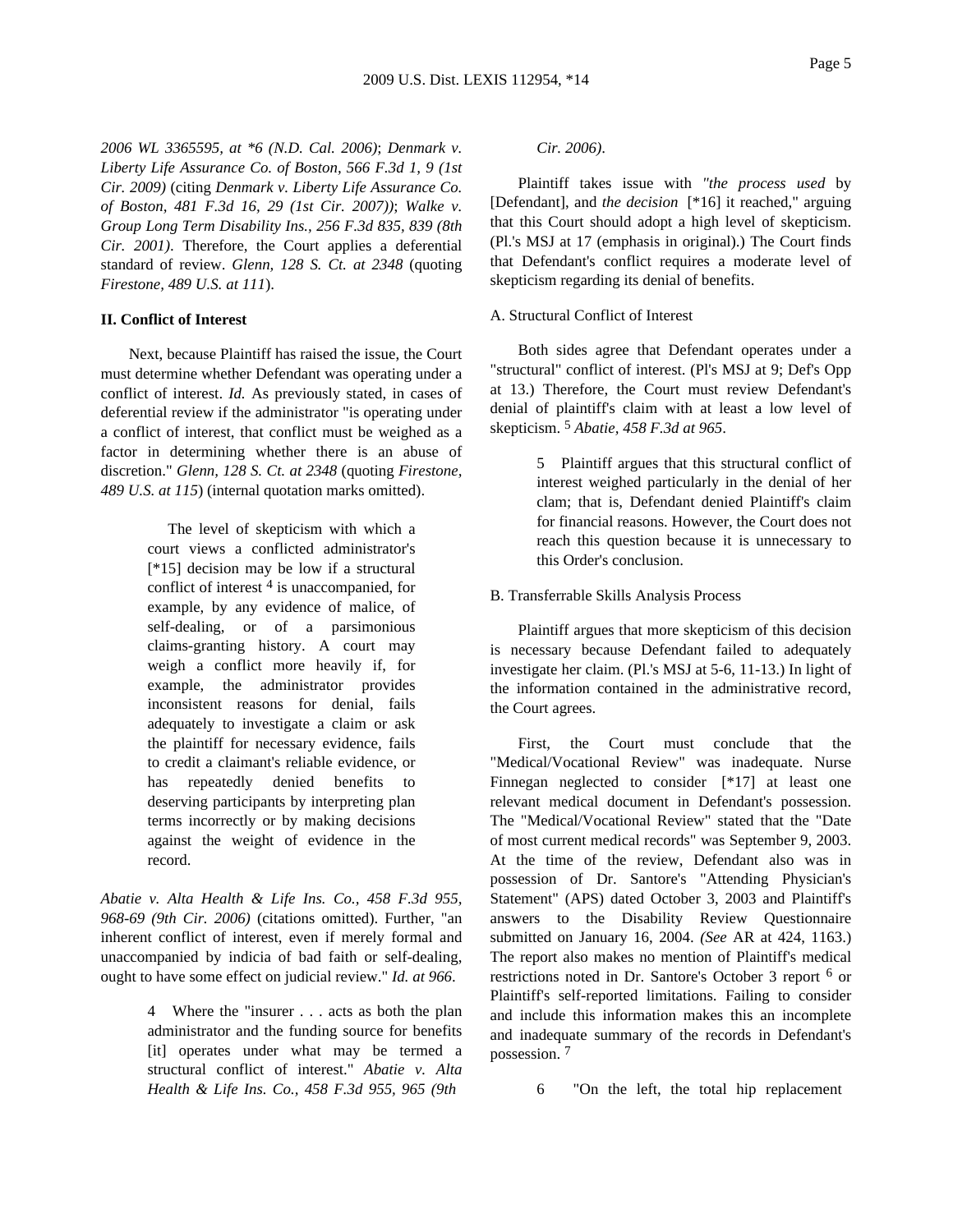restrictions include: no prolonged walking or standing (1-3 hour max. daily), no lifting of more than 20 lbs., no bending of the hip past 90 [degree], no running, no jumping, no pushing or pulling of heavy objects, no crawling, no squatting past 90[degree], no use of ladders, no crossing of the legs at the knees, use of rails on stairs and use of padded shoe inserts." (AR at 1163.)

7 Defendant defends this report by arguing that its [\*18] use of a nurse is not evidence of bias. (Opp to Pl.'s MSJ at 15-16.) The Court agrees that using a nurse does not show bias. That, however, is irrelevant to the adequacy of the analysis.

The "Transferrable Skills Analysis" presents a picture of even less diligence. As Plaintiff accurately notes, this document is highly conclusory. It lists "transferrable skills and abilities," but fails to state from where they were gleaned. (AR at 1130.) It offers a list of job titles but does not explain the tasks performed in those jobs, what skills, training, or certification might be required, or how Plaintiff is qualified. *(Id.* at 1131.) At best, this analysis is so opaque as to make it impossible for the Court to evaluate its author's diligence.

More importantly, it provides no explanation of how Plaintiff's medical restrictions would not interfere with her ability to "perform the material duties" of the listed occupations. And, it is premised on an incomplete summary of Plaintiff's medical records that does not reflect her medical or practical limitations. Without this information, the report lacks any meaningful use in determining whether Plaintiff was disabled. It is indicative of a failure [\*19] to adequately investigate Plaintiff's claim. *See Spangler v. Lockheed Martin Energy Sys., Inc., 313 F.3d 356, 361-62 (6th Cir. 2002)* (criticizing this type of report where the information sent to the evaluator was incomplete).

Given this combination of deficient process and incomplete information, the Court finds that additional skepticism of Defendant's decision is required.

#### C. Neutrality of Dr. William Hauptman

Another of Defendant's decisions indicating a conflict of interest was the retention of Dr. Hauptman to perform the review of Plaintiff's file on appeal. Although Dr. Hauptman is board certified in internal medicine and gastroenterology, 8 he is not a specialist in diagnosing or

treating Plaintiff's particular condition: degenerative arthritis in her hips. (AR at 898.) He admits as much in his report, recommending that Defendant obtain "an independent orthopedic evaluation." *(Id.* at 907.) This stands in contrast to the medical review conducted when Plaintiff was denied "own occupation" benefits. At that time, Defendant retained Dr. Markowitz, an orthopedic specialist, who determined that Plaintiff was disabled under the applicable standard. *(Id.* at 948-72.)

> 8 Merriam-Webster OnLine [\*20] defines "internal medicine" as "a branch of medicine that deals with the diagnosis and treatment of nonsurgical diseases." It defines "gastroenterology" as "a branch of medicine concerned with the structure, functions, diseases, and pathology of the stomach and intestines."

The substance of Dr. Hauptman's opinion is also significantly limited because, among other things, it does not consider evidence such as Plaintiff's abnormal range of motion testing. Similarly, some of the report's conclusions are not unsupported. For example, Dr. Hauptman states that the "functional capacity examination" "indicate[s] on an objective basis" the capacity to work full time. *(Id.* at 906.) However, those tests lasted only three hours a day over the course of two days, Plaintiff's post-testing activities indicate that she would not have been able to continue for a third day, and Dr. Santore suggested that Plaintiff's decreased physical abilities may have, to some extent, been a result of those two days. *(id.* at 333, 336, & 915.) Further, Dr. Hauptman ascribes no weight to Plaintiff's reports of pain. *(Id.* at 906.) He notes her reported pain associated with her functional capacity examination, but significantly [\*21] downplays its importance. *(Id.)* His also analysis essentially ignores the numerous limitations and difficulties described in Defendant's questionnaire answers. *(Id.* at 907.)

Notably, Defendant regularly retains Dr. Hauptman's services which gives him an incentive to outcomes in Defendant's favor. *(See, e.g.,* Pl.'s MSJ at 24 n.31; Opp. to Pl.'s MSJ at 15 n.8; *see also Gunn v. Reliance Standard Life Ins. Co., 592 F. Supp. 2d 1251, 1262 (C.D. Cal. 2008)* ("the evidence reflects that Reliance used the services of Dr. Hauptman 167 times in 2003 and 110 times in 2004").) This is not the first time that Dr. Hauptman's neutrality has been questioned. A number of cases made significant and critical remarks about his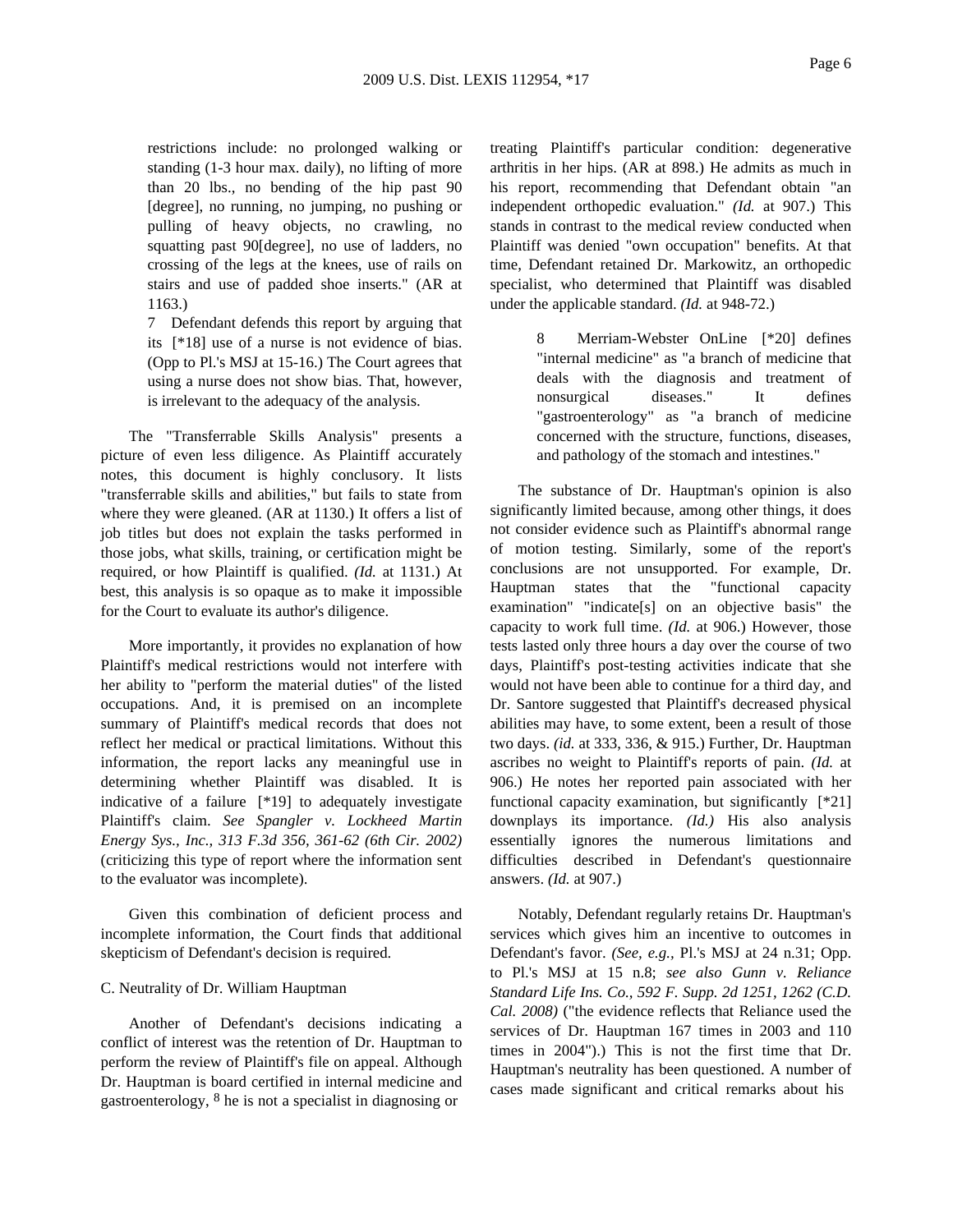impartiality. 9 *See, e.g., Gunn, 592 F. Supp. 2d at 1261-62* ("[The plaintiff's] evidence that Reliance continued to rely on Dr. Hauptman's analysis after the *Conrad* court's criticism without addressing the substance of the Court's criticism is probative evidence that tends to show that Reliance acted in its own self interest in deciding to terminate Gunn's LTD benefits."); *Conrad v. Reliance Standard Life, 292 F. Supp. 2d 233, 237-40 (D. Mass. 2003)* ("Dr. Hauptman's two reports leave [\*22] the impression of an examiner who has embarked on his investigation determined to find evidence that Conrad is not in as much pain, either physically or mentally, as he claims to be.").

> 9 As Defendant correctly points out, not all cases that mention Dr. Hauptman criticize his work. However, the Court has seen no cases that consider the doctor's qualifications or potential bias and nonetheless find his evaluation adequate.

Shifting from a specialist who sided with Plaintiff to a non-specialist raises questions about Defendant's bias in reviewing this claim. This is especially true where that non-specialist's opinion does not consider all of the evidence and the evidence actually considered does not support the conclusions drawn therefrom. And since Defendant was on notice of this bias issue based on prior judicial criticism, the Court finds that the use of Dr. Hauptman should also factor into its conflict of interest analysis.

### D. Conclusion

Having reviewed the evidence the Court concludes that it should apply a moderate level of skepticism to Defendant's claim denial based on its conflict of interest. Further, the Court finds that this is proper even when applying the traditional rules of [\*23] summary judgment to facts outside of the administrative record. Although Defendant argues that this court "must deny both cross-motions and hold a bench trial," that is incorrect. A bench trial would only be necessary where there is a genuine dispute of material fact. Since Defendant has not presented any evidence which rebuts Plaintiff's evidence from outside the administrative record, no genuine dispute exists here. Therefore, a summary judgment decision is proper without further proceedings.

### **III. Abuse of Discretion**

Having determined the proper degree of skepticism, the Court may look to whether Defendant abused its discretion in denying Plaintiff's claim. To briefly restate the abuse of discretion analysis, "[a]n ERISA administrator abuses its discretion only if it (1) renders a decision without explanation, (2) construes provisions of the plan in a way that conflicts with the plain language of the plan, or (3) relies on clearly erroneous findings of fact." *Boyd, 410 F.3d at 1178* (citing *Bendixen, 185 F.3d at 944*). "A finding is 'clearly erroneous' when although there is evidence to support it, the reviewing [body] on the entire evidence is left with the definite and firm conviction [\*24] that a mistake has been committed." *Id.* (quoting *Concrete Pipe, 508 U.S. at 622*). Courts should "uphold the decision of an ERISA plan administrator 'if it is based upon a reasonable interpretation of the plan's terms and was made in good faith.'" *Id.* (quoting *Estate of Shockley, 130 F.3d at 405*). In this case, the Plaintiff argues that Defendant of abused its discretion by not rendering an explanation and relying on clearly erroneous findings of fact.

A. Whether Defendant Rendered Its Decision Without Explanation

Plaintiff argues that Defendant never engaged in "meaningful communication" with her regarding her disability. (Pl's MSJ at 6.) This language arises from the Ninth Circuit's decision in *Booton v. Lockheed Medical Benefit Plan, 110 F.3d 1461 (9th Cir. 1997)*. There, the court considered the regulation setting requirements about information provided when a claim is denied. *Id. at 1463*. It held that ERISA requires "a meaningful dialogue between ERISA plan administrators and their beneficiaries." *Id.* "If benefits are denied in whole or in part, the reason for the denial must be stated in reasonably clear language, with specific reference to the plan provisions that form the basis [\*25] for the denial; if the plan administrators believe that more information is needed to make a reasoned decision, they must ask for it." *Id.*

When Plaintiff's "any occupation"claim was denied, she received a letter from Defendant. (AR at 418-20.) It explained her policies provisions and definitions regarding disability, describes her condition, and concludes that Plaintiff "should be capable of working full time in sedentary occupations." (AR at 418-19.) Although this letter may not stand at the pinnacle of clarity, its content reasonably meets the standards set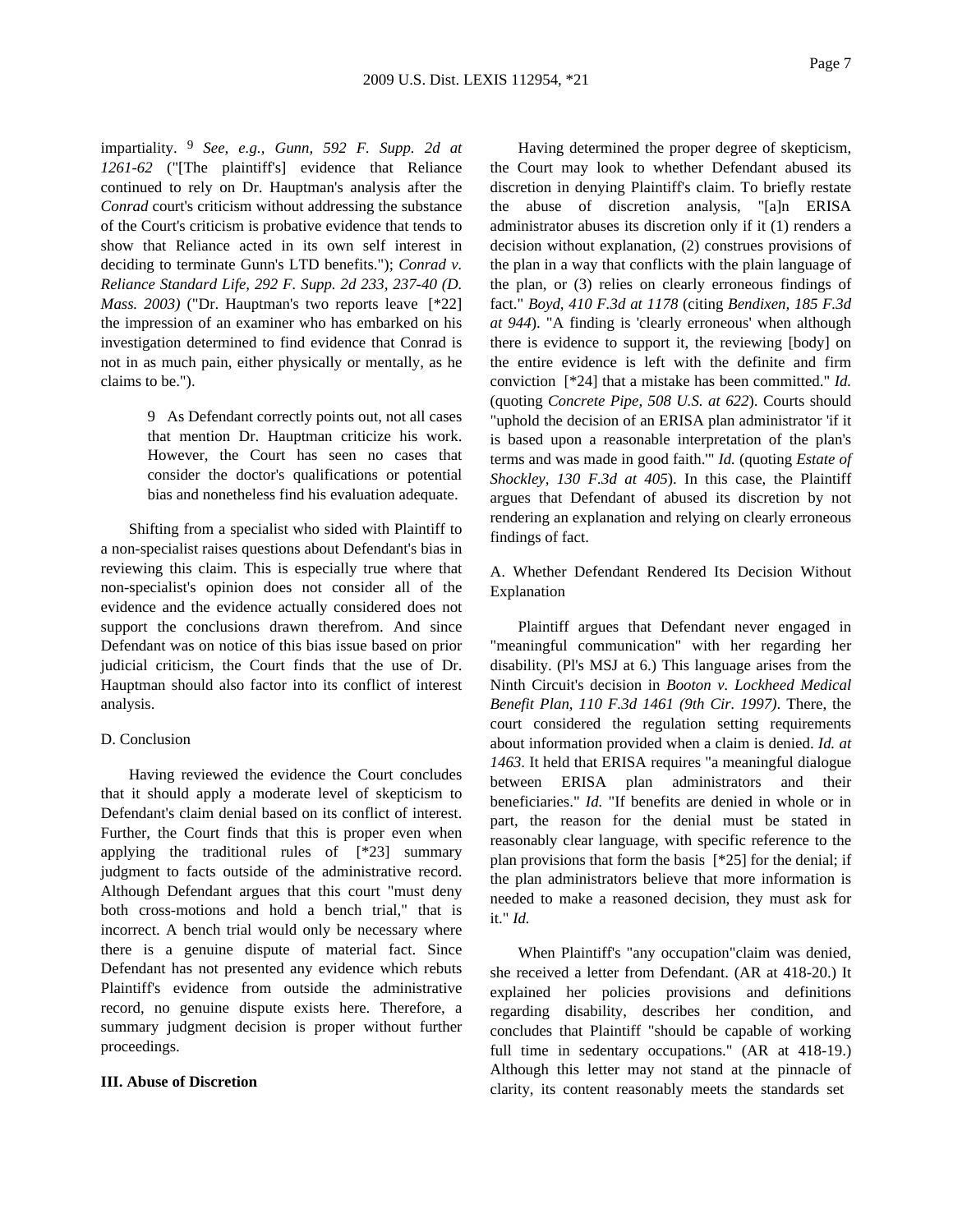forth in *Booton.* It certainly is not the deliberate ignorance and obfuscation presented in *Booton's* facts. *Booton, 110 F.3d at 1462-63*. Moreover, there are many examples of communication between the parties on issues other than the denial of benefits. Thus, the Court finds that Defendant did not render its decision without explanation or fail to engage in meaningful dialog with Plaintiff.

B. Whether Defendant Relied on Clearly Erroneous Findings of Fact

"'A finding is 'clearly erroneous' when although there is evidence to support it, the reviewing [body] on the entire evidence is left with the definite and firm conviction that [\*26] a mistake has been committed.'" *Boyd, 410 F.3d at 1178* (quoting *Concrete Pipe, 508 U.S. at 622*). In this case, the relevant finding of fact at issue is that Plaintiff could perform a full-time sedentary occupation. 10 Further, and as previously stated, the Court applies a moderate amount of skepticism to Defendant's findings based on its structural conflict of interest and the other indicia of bias discussed in Part II, *supra.* The Court finds that this finding was clearly erroneous.

> 10 Defendant submitted additional evidence following the completion of briefing and oral argument on this matter. *(See* Doc. No. 73.) That evidence, however, is irrelevant for purposes of these motions. First, it is not part of the administrative record and does not bear on Defendant's conflict of interest. As such, the Court cannot consider this evidence in its disposition of the present motions. Second, even if the Court were to consider this evidence, writing a singe expert report does not establish that Plaintiff was not totally disabled under her policy.

### *1. Initial claim review*

With respect to the initial claim denial, Defendant relied on substantially inadequate evidence. Of all of the items then in the [\*27] administrative record, the decision to deny benefits appears to be based on two. The first was Dr. Santore's statement that Plaintiff's theoretical occupations would be limited to "light work or semisedentary work only." (AR at 914.) For example, "[e]xecutive type work could potentially be contemplated, as long as periods of standing and sitting could be modulated at her discretion." *(Id.)* The second

piece of evidence was the "Transferrable Skills Analysis" which claimed that Plaintiff is capable of sedentary work where she has the ability to change position. *(Id.* at 1130-32; *Id.* at 419.)

However, upon close examination the Court cannot say that either piece of evidence supports Defendant's position. As discussed above, the "Transferrable Skills Analysis" is highly problematic. Its determination relied exclusively on the flawed medical record summary, which omitted mention of, *inter alia,* Plaintiff's medical restrictions and reports of pain. *(Id.* at 1135.) Without these key pieces of information, it would be impossible to determine whether or not Plaintiff could perform a particular occupation. When the Sixth Circuit confronted a similar, though arguably more egregious, situation, it [\*28] held that reliance on an evaluation based on "cherry-picked" evidence constitutes an abuse of discretion. *Spangler, 313 F.3d at 362*. Further, the report contains no analysis that would allow this Court to conclude that its conclusions are reasonable or even plausible. It also fails to consider the policy definition of total disability. Given the deficient foundation upon which the report is based and the lack of support for its conclusions, it was unreasonable for Defendant to rely on the "Transferrable Skills Analysis" in its claim determination.

Similarly, Dr. Santore's statement about Plaintiff performing "executive type work" only supports Defendant when taken in isolation from his later statements. Examining Plaintiff less than a month after his January 2004 comments, Dr. Santore found that Plaintiff had "Developed a significant tendonitis of the right should that may have in fact been initiated by some of" the activities during the Functional Capacity Examination. *(Id.* at 915.) In light of this new malady, he noted that his prior assessment had been "overly optimistic." *(Id.)* Dr. Santore described the "executive" type work he envisioned as allowing Plaintiff to "work from home [\*29] or travel into an office at [her] discretion, . . . read reports and make decisions in a comfortable sitting and/or lying position, . . . occasionally travel to visit work sites, but . . . not stand or sit for prolonged uninterrupted periods of time." *(Id.)* He further expressed his "agreement with [Dr. Thrush's] comments with regard to employability." *(Id.)*

These conclusions are consonant with those in the January 2004 report. They clarify Dr. Santore's vision of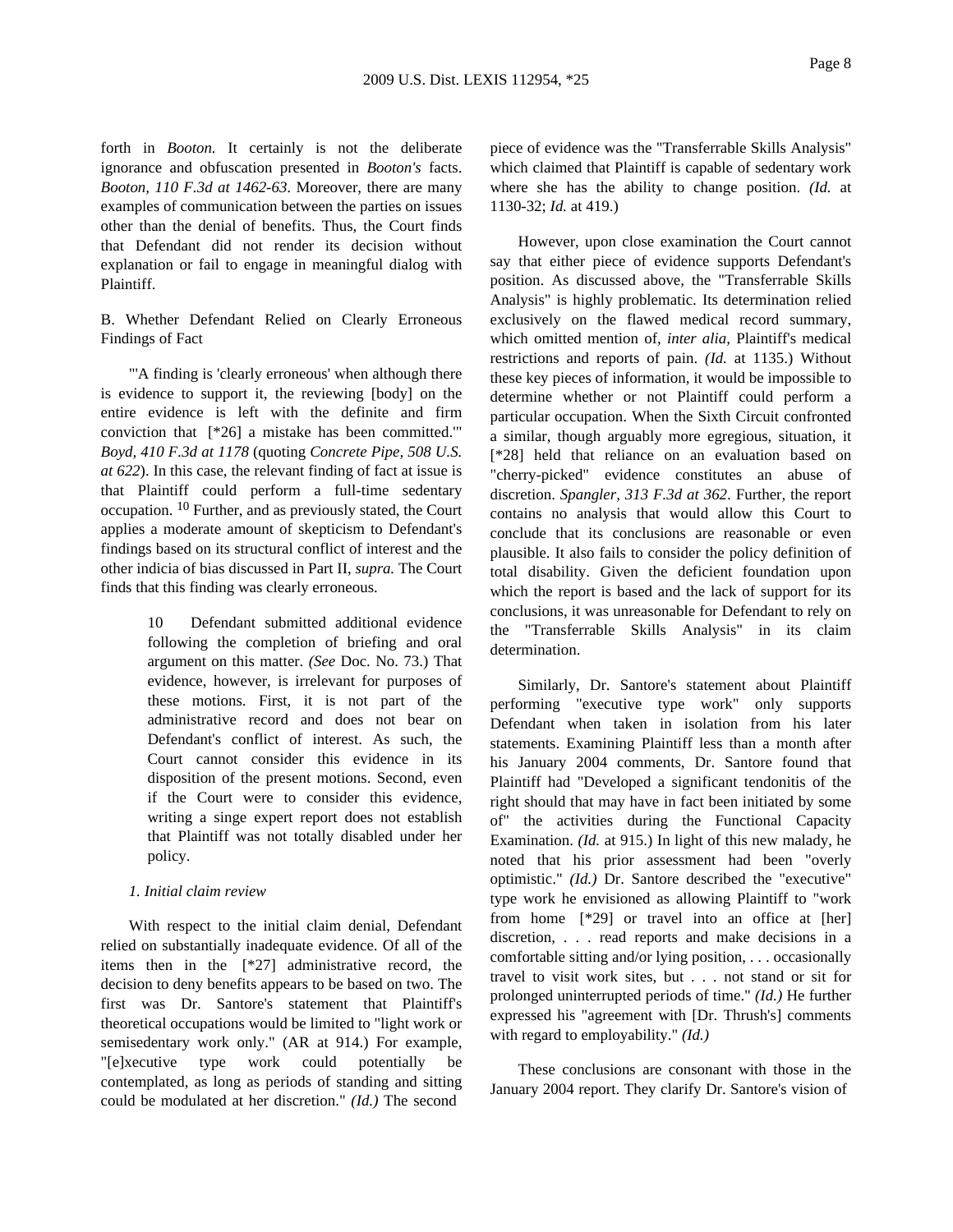the types of work possible. To the extent that they add additional restrictions, that is attributable to the tendonitis developed following the Functional Capacity Examination. *(Id.)* As such, it is clear that Dr. Santore did not believe that Plaintiff could perform "sedentary" work because that would require Plaintiff to "sit[] most of the time." *(Id.* at 1131.) This is also supported by his agreement with Dr. Thrush, who found that "Due to her functional limitations, Dr. Kochenderfer absolutely could not carry out the material duties of *any* full-time sedentary occupations and is certainly unable to perform the full range of sedentary work which requires the ability to sit for prolonged periods of time throughout the day." (AR at 829 [\*30] (emphasis in original).) Taking Plaintiff's doctor's statement in isolation was unreasonable and indicates that Defendant abused its discretion.

Most of the evidence before Defendant supported Plaintiff's claim of disability. Dr. Santore's reports consistently support Plaintiff's disability. For example, his September 9, 2003 report states that Plaintiff has "significantly increased pain on the right side," "moderate arthritis superimposed on underlying dysplasia," "slightly increased stiffness of right hip," and reduced flexibility. *(Id.* at 1194.) His October 3, 2003 adds that Plaintiff has "decreasing range of motion, loss of cartilage space in the superolateral zone," and that her "symptoms on the right include increasing levels of pain in the hip and groin after one hour of walking or standing daily, decreased range of motion, painful clicking, increased stiffness, pain at rest, and limping on the right." *(Id.* at 1163.) The January 20, 2004 report reinforces these symptoms stating that Plaintiff had "increasing pain in the right hip," "pain at rest," "difficulty sleeping," "much more pain than she did six months ago," and "pain in one area in the greater trochanteric posterior region [\*31] when she sits more than an hour." Further, Plaintiff's objective measures of flexibility were lower than when examined in September of 2003 and she "has unequivocal arthritis secondary to displasia." *(Id.* at 914.) Finally, the medical diagnosis from February 17, 2004 is also consistent indicating Plaintiff was having "considerably greater difficulty walking," and demonstrating a "more pronounced limp." *(Id.* at 915.) Although Dr. Santore's opinion is not entitled to any special weight in determining whether benefits are due, he was the only doctor to render an opinion on Plaintiff's health prior to the initial benefits determination. *Nord, 538 U.S. at 834*.

Both the Functional Capacity Evaluation and Vocational Rehabilitation Evaluation 11 conflict with Defendant's decision, concluding that Plaintiff does not have the capacity to perform the material duties of a sedentary occupation on a full time basis. (AR at 1124 & 1143.) At the Functional Capacity Evaluation Plaintiff's tolerances for sitting, standing, and walking decreased to the point where only brief periods of each were tolerable. Simultaneously her pain substantially increased. This occurred after only two consecutive days requiring [\*32] three hours of work each. Nothing in the administrative record indicates that either of these reports was given any consideration by Defendant during the initial claim denial. 12

> 11 Defendant complains that the Vocational Rehabilitation Evaluation "report is merely a list of Plaintiff's 'reported' painful symptoms and the impact her reported pain would theoretically have on her employability, with no objective findings or basis for her pain." (Def.'s MSJ at 9.) This is incorrect; the report includes Plaintiff's medical diagnosis as well as her reported pain. *(See, e.g.,* AR at 826.) Regardless, its conclusions cannot simply be dismissed because it relies on Plaintiff's reported symptoms. Subjective reports of pain are relevant to whether a person is totally disabled under the policy's terms. *See Saffon v. Wells Fargo & Co. Long Term Disability Plan, 522 F.3d 863, 872 (9th Cir. 2008)* (noting the potential relevance of subjective pain to a claimant's ability to work).

> 12 Although the record contains a document signed by Jody Barach stating that she had reviewed the Vocational Rehabilitation Evaluation, it is dated well after the initial denial. (AR at 821.)

Finally, Plaintiff's reports of [\*33] pain cut strongly against Defendant's conclusion. She consistently reported substantial pain from common activities such as sitting and standing. Plaintiff's stated tolerances for sitting are "usually for less than an hour at a time, at the most about 2 hours, and its (sic) best if I can get up intermittently-every 30 minutes or so, and stroll slowly around, or lie down." *(Id.* at 836.) She claims that she "start[s] experiencing discomfort even after only 30 minutes sitting." *(Id.* at 838.) For standing, she can only endure "30 minutes to 1 hour before pain becomes significant and limiting," though "on a *very rare*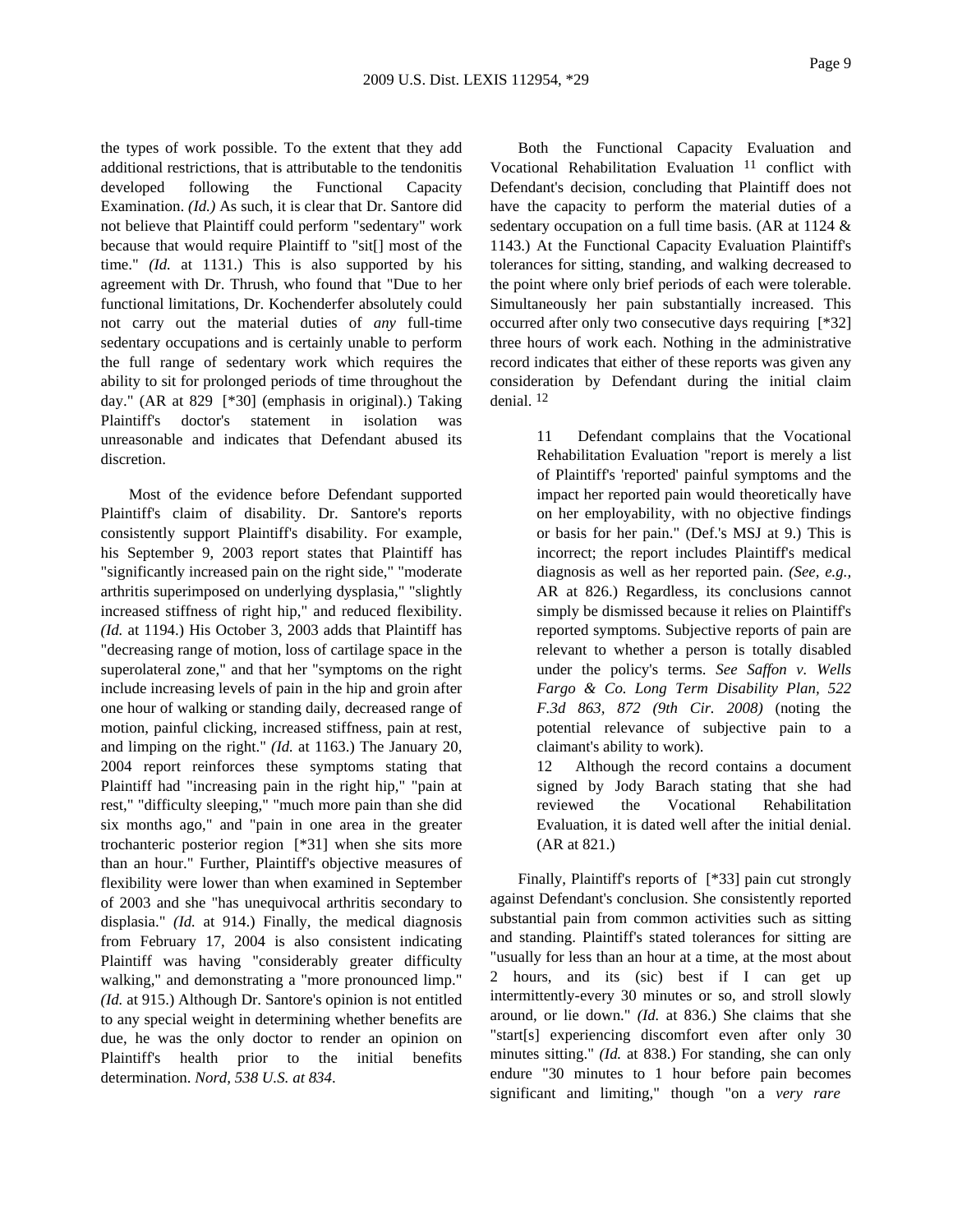*occasion,"* she could stand or walk for up to 2 hours. *(Id.* at 837 (emphasis in original).) According to her, *"such rare attempts result in excruciating* discomfort." *(Id.* (emphasis in original).) These reports of pain are relevant to whether Plaintiff could perform the demands of a particular occupation. Moreover, "pain is a completely subjective phonomena" and may "not [be] easily determined by reference to objective measurements." *Saffon, 522 F.3d at 872*; *Fair v. Bowen, 885 F.2d 597, 601 (9th Cir. 1989)*. In this case, there is no evidence that Plaintiff's pain was ever considered [\*34] during the initial claim denial. Failure to consider this important evidence was arbitrary and capricious.

Considering the entire administrative record in this case, the Court "'is left with the definite and firm conviction that a mistake has been committed'" during the initial claim denial. *Boyd, 410 F.3d at 1178* (quoting *Concrete Pipe, 508 U.S. at 622*). The evidence on which Defendant relied to support its position was substantially flawed and overwhelmingly outweighed by evidence to the contrary. Therefore, the Court finds that Defendant abused its discretion in denying the initial claim.

### *2. Denial of Plaintiff's administrative appeal*

Defendant's denial of Plaintiff's appeal is also substantially deficient. Besides the evidence relevant to Plaintiff's initial denial, Defendant cites two new pieces of evidence in support of the appeal denial. (Def.'s MSJ at 12-14.) It also claims that its termination of benefits was reasonable "based on Plaintiff's refusal to cooperate." (Opp. to Pl.'s MSJ at 17.) Even with these additional facts, the Court finds Defendant acted arbitrarily and capriciously in denying Plaintiff's appeal.

Defendant contends that its decision to deny Plaintiff's appeal [\*35] is supported by reports regarding surreptitious surveillance of Plaintiff's activity. <sup>13</sup> (Def.'s MSJ at 13-14.) An outside company engaged by Defendant recorded this video over the course of four days in late October, 2004. (AR at 657& 664.) In total, the surveillance company recorded about nine minutes of Plaintiff's activity. Their report states that Plaintiff "was videotaped walking, carrying trash, and bending at the waist to pick leaves off the hood of her vehicle. [She] moved in a smooth, fluid manner without exhibiting any external signs of impairment or physical restriction. No visible braces, supports or orthopedic devices were observed." (AR at 666.) The surveillance company further informed Defendant that on another day Plaintiff

"was observed walking outside the residence wit ha (sic) poker, using it to pick up pieces of newspaper." (AR at 671.)

> 13 Although Plaintiff has provided the Court with a copy of the surveillance footage, it is not considered here as it was not before Defendant at the time of its disposition of Plaintiff's appeal. *(See* Horner Decl., Exs. 2 & 6.)

However, this surveillance information provides little support to Defendant's decision. Its findings are [\*36] consistent with Plaintiff's claims of disability. Plaintiff does not claim that she cannot walk, carry objects, or bend at the waist. *(See, e.g.,* AR at 833 (listing sitting, standing and walking among her "movements during the day" and noting that she is "limited to a hip angle of greater than 90 degrees").) Nor was Plaintiff observed walking or sitting for an extended period of time. These surveillance reports also do not indicate that Plaintiff could "perform the material duties of any occupation" "that [her] education, training or experience will reasonably allow." *(Id.* at 589.)

Defendant also relies on the report from Dr. Hauptman's independent review. (Def.'s MSJ at 24.) However, the Court finds that this report also cannot sustain Defendant's denial of Plaintiff's claim. Although "a single persuasive medical opinion may constitute substantial evidence upon which a plan administrator may rely in adjudicating a claim,"Dr. Hauptman's opinion is both unpersuasive and not "substantial evidence." *Boyd, 410 F.3d at 1179*. This is because, as discussed above, the report suffers from some substantial flaws which raise questions about its accuracy and usefulness. *(See* Section II(C), *supra.)* [\*37] Those defects include a failure to consider all of the evidence, arriving at conclusions unsupported by the evidence, and a failure to ascribe weight to Plaintiff's pain. Given these substantial flaws, it is difficult to characterize Dr. Hauptman's opinion as "persuasive." Notably, Defendant was aware of these flaws because Plaintiff sent them criticisms by Dr. Santore and Dr. Thrush. 14 (AR at 316-17, 319-24.)

> 14 Although Dr. Hauptman disagreed with these criticisms, he does not further explain his position as set forth in the report or even discuss why he disagrees with Drs. Santore and Thrush. (AR at 897.)

Moreover, Dr. Hauptman concluded that Plaintiff's